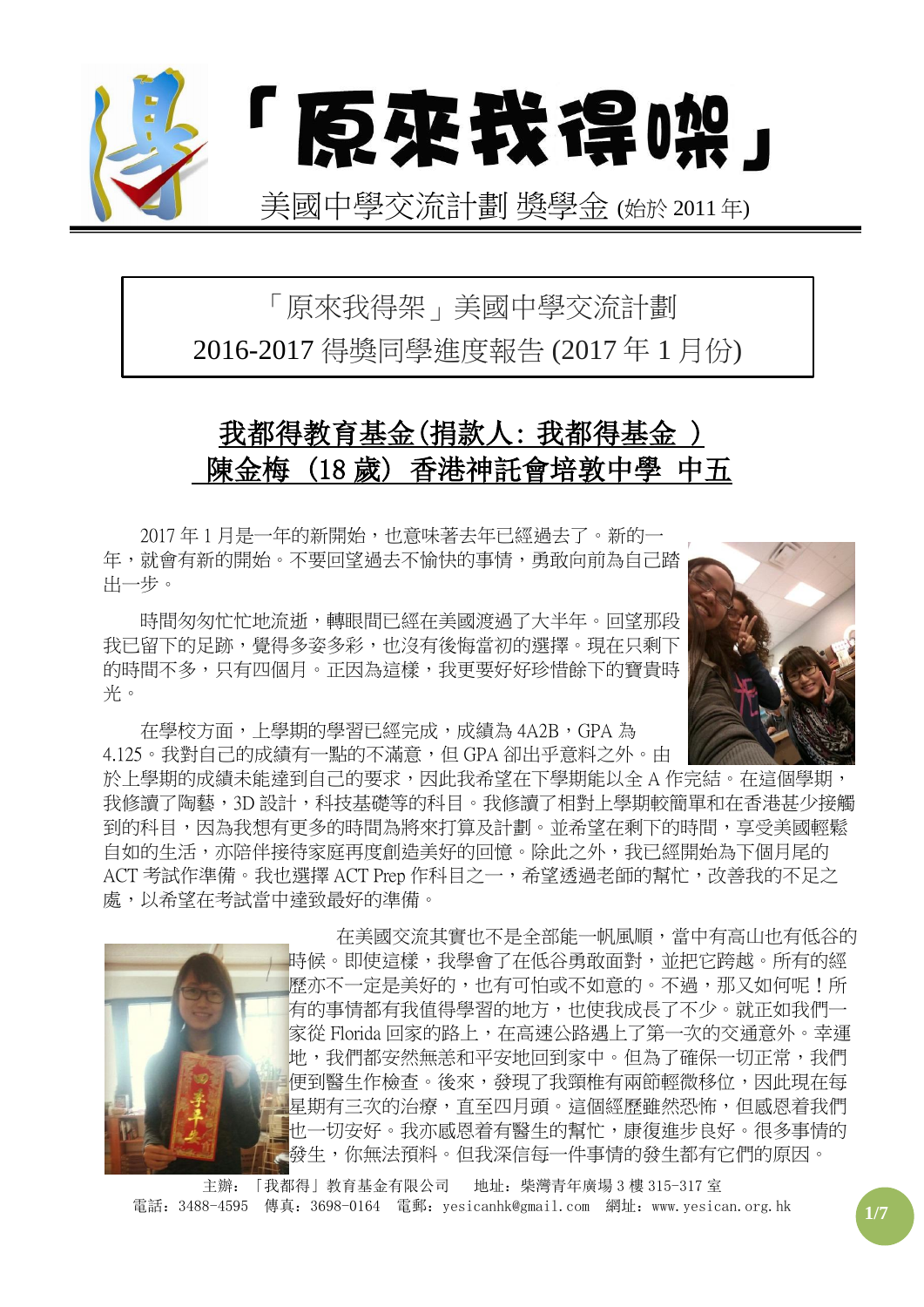

在這個月尾是農曆新年,猴年正式結束,迎接而 來的是雞年。由於文化的差異,新年並不是他們重要的 節日之一。雖然沒有像中國一樣濃厚的氣氛,卻讓我感 覺溫暖。因為在異地也能收到從遠方來的滿滿祝福,亦 因為能與接待家庭在一間較有中國傳統的餐廳一起食晚 飯慶祝。那裏的菜式內含中國的味道,和被其他人慶祝 氣氛包圍,讓你感覺到新年的喜悅。正當你細味着菜式 時,不知不覺讓你想起家人,帶着一絲絲回憶。當天, 我非常感謝他們帶給我獨特的新年。

最後,一年的新開始。我期望能在 ACT 取得一個 好成績,以及有更大的成長。我希望自己能進步更多, 為我和他們書下難忘的足印,及以積極的態度面對人 生。我希望自己能成功,但我也不怕失敗。因為失敗也 是一個讓你成長進步的過程。.





It's already three months since i have been here, there is so much things happened to me and i feel so blessed. I meet a lot of friends and my host family have been so nice and friendly to me, as time goes by, we get to know each other better even spending the first Thanksgiving, Christmas or even the New Year together.

The night of New Year's Eve, we played a game called barricade then lasted until the New Year, spent almost 5 hours on that game and finally we found out that we were playing it with a wrong rule, Then, we had a drum jam , cider ceremony, and a count down together. We had such a great time so on the first day of new year, Tracy(my host dad) decided to go to a polar bear plunge. We



got up early in the morning and went to the athletic club. We waited in the steam room to get warmed up while we were waiting , then we all lined up to go out to an outdoor pool, countdown for 10 seconds and get ready to jump ! Jumping into a icy, cold water was one of my favourite thing because it made me feel awake and stimulated. We jumped for 4 times afterward and we were so addicted to it, we then got a cup of hot drink, that day was such a great day.

主辦:「我都得」教育基金有限公司 地址:柴灣青年廣場 3 樓 315-317 室 電話:3488-4595 傳真:3698-0164 電郵:yesicanhk@gmail.com 網址:www.yesican.org.hk **2/7**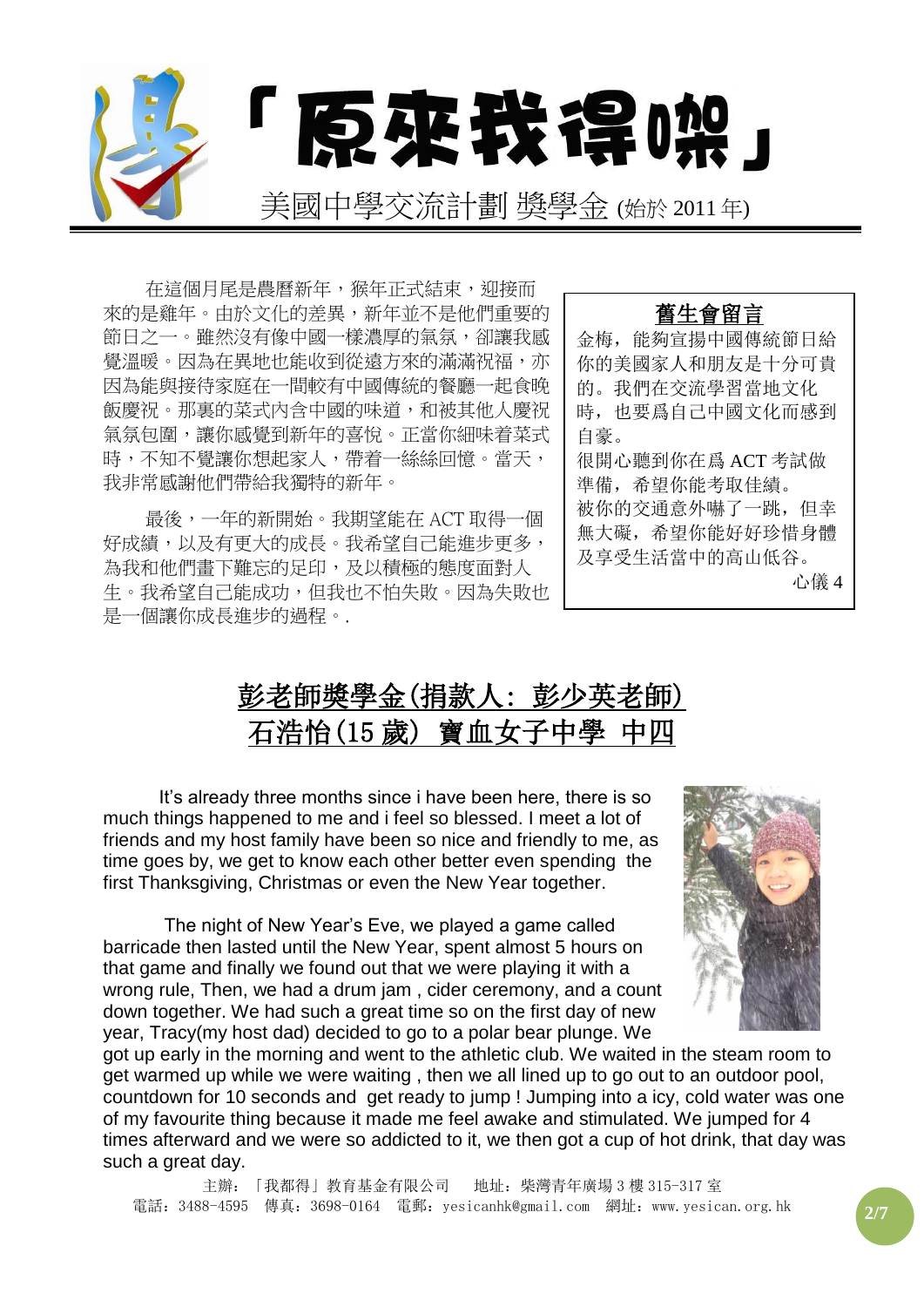



Molly's friend , Mayla, came back from Ecuador, talked about things what she did in her exchange year like bungee jump… which makes me want to be part of it. We had a amazing time together, we went to a nearby neighbourhood and sled with our DIY sledding board. Unfortunately, Molly got her knee and elbow hurt , and Mayla fell on a dog poop when she was running back to home. Mayla spent a lot of time cleaning on her clothes and Molly had to use a cold pack to make the bruise away . We then went to a coffee shop called Mountain Moka and got a chocolate muffin and a hot chocolate.

After weeks of snow days, Molly and i realised that we should study for SAT which we would be taking later in the month. We had been studying for a whole month but because of the snow days, we kind of

forgot about it.After taking the SAT , Molly and i went to Mayla's house to babysit, We spent time with her three little brothers having nerf gun fights and playing various games.On our way home, we stopped at Safeway to get ice-cream and our car wouldn't start all of a sudden , the key wouldn't even turned into the ignition. We got so panicked and Molly texted Katie for help ,Katie said to wiggle the steering wheel , we tried a few times but it didn't work. i thought it will be a good idea to turn the key and wiggle the wheel at the same time which made the car turned on. And it worked! We then got back home and made icecream sundaes with strawberry sauce, coconut chips, and bananas and watched my favourite TV show-Gilmore Girls.

My new year resolution is get an A in my English and psychology. Spend a wonderful time with my friends and family here, participate more in sports.My goals for next month is yo hope having a good time in my first winter formal dance, meet more new people and not to be shy, to be more patient and be generous to others and learn how to be blessful all the time. Most of all ,thank you to my sponsor for giving me a chance to come here, if i hadn't had the chance, i would have lost a valuable year in my life..

#### 舊生會留言

很開心看到你和美國的家庭相處得 很好,雖然只有短短 10 個月的相處, 但我相信他們會成爲你以後一生中 無可取代的家人。 很期待見到你下月在舞會的照片及 跟我們分享的經歷。

一分耕耘一分收穫,你在 SAT 付出 的努力是不會白費的。

心儀 4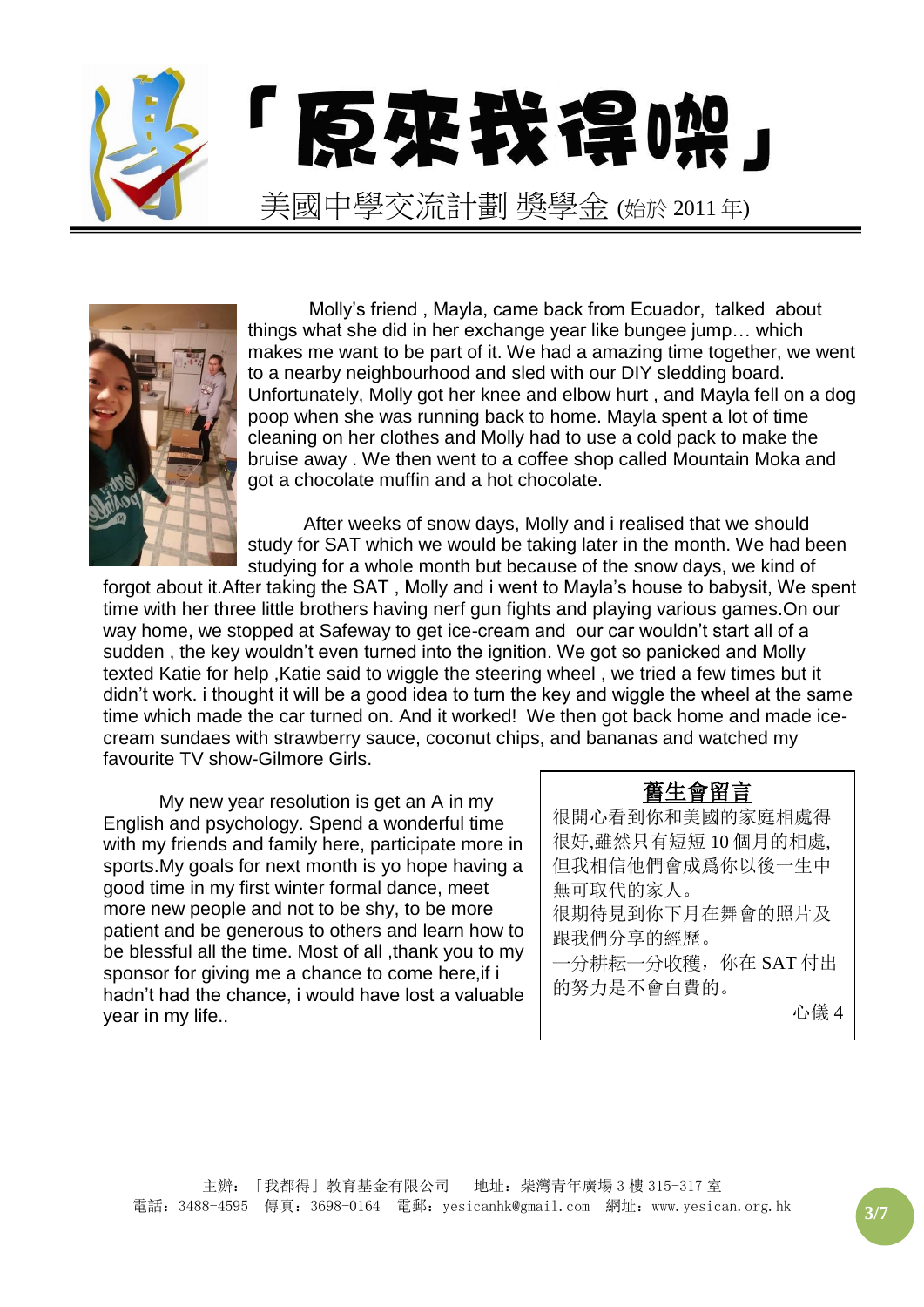

# 宏宗建築獎學金 (捐款人:黃羅輝先生) 吳紫穎 (16 歲) 基督教聖約教會堅樂中學 中五

2017 年,新的開始。我在美國繼續我的交流生活,相比剛到達時的迷茫擔心,現在已是 從容自在多了。感激獎學金,給予我改變人生的機會,讓我可以見識到太平洋另一邊的世 界。這個一月,大部分的事都進行得非常順利,我也開始為來年計畫打算。

首先,在學業方面。一月份收到了第一學期的成績表,我得到了全 A。成績比我預想的

高。上月曾經提過,我的美史和地理老師因健康問題提早退休 了。所以 11 和 12 月大部分時間是自修的。這讓我有些擔憂。所 幸成績表證明了,努力用心的話,可以得到相等的回報。另外, 因為 host mom 的康復狀態時好時壞,有時候痛的不能下床,不 能負擔接送我的責任。因此,從這個月中開始,我便改為了搭乘 校巴上學回家。對於從小到大也沒有坐過校車的我,這是一個全 新有趣的體驗。雖然從沒有想過會在美國搭校巴,但體驗到新的 事情令我很高興。

其次,今月發生了一件頗嚴重的事。鎮中有一個人,因藏毒 被警察抓了。而 host mom 和她十分相熟。為了不使她的孩子被 送去社福機構,我們接了她的兒子回家照顧。因為這件事,我 們不但需要照顧多一位孩子,更要到警察局和學校等地方開會。

時候她會關自己在房間一聲不吭的,有時候卻跟孩子 們發脾氣。幸好,她朋友沒有案底,兩天後便保釋出 來了。美國是一個強大的國家,但同時內在也存在不 少問題。複雜的家庭關係、不同的罪案。親身的來 過,讓我更真實的體驗到,每一個國家或城市也有自 身的好與壞,想要準確的評價一個地方,不可能只看 單一面。

2017 年的 1 月。這是我第一年不在父母身邊過新 年,深深地感受到何謂「每逢佳節倍思親」。看到同 學朋友在網上上傳的照片,一家人開開心心拜年,便 更想念在香港的家人,才發現家人朋友的愛能給的力 量是遠大於所想的。



Host mom 才剛從失業的情緒走出來,又遇上了這樣一灘事。這使她情緒又開始不穩定了,有

| 舊生會留言                 |
|-----------------------|
| 紫穎, 對比當初剛到美國的你,<br>現在 |
| 你更享受美國的生活。            |
| 努力必定得到回報,高興得知你成績      |
| 優秀, 但也不要鬆懈, 再接再厲。     |
| 得知你家庭的各種消息, 欣賞你用正     |
| 面的態度去面對,人生變幻無常,重      |
| 要的是採取什麼熊度夫面對。         |
| 每件事都有不同方面的觀點, 並不能     |
| 盡信單一方面, 大膽假設, 務實取     |
| 例,小心求證                |
| 心儀 4                  |

主辦:「我都得」教育基金有限公司 地址:柴灣青年廣場 3 樓 315-317 室 電話:3488-4595 傳真:3698-0164 電郵:yesicanhk@gmail.com 網址:www.yesican.org.hk **4/7**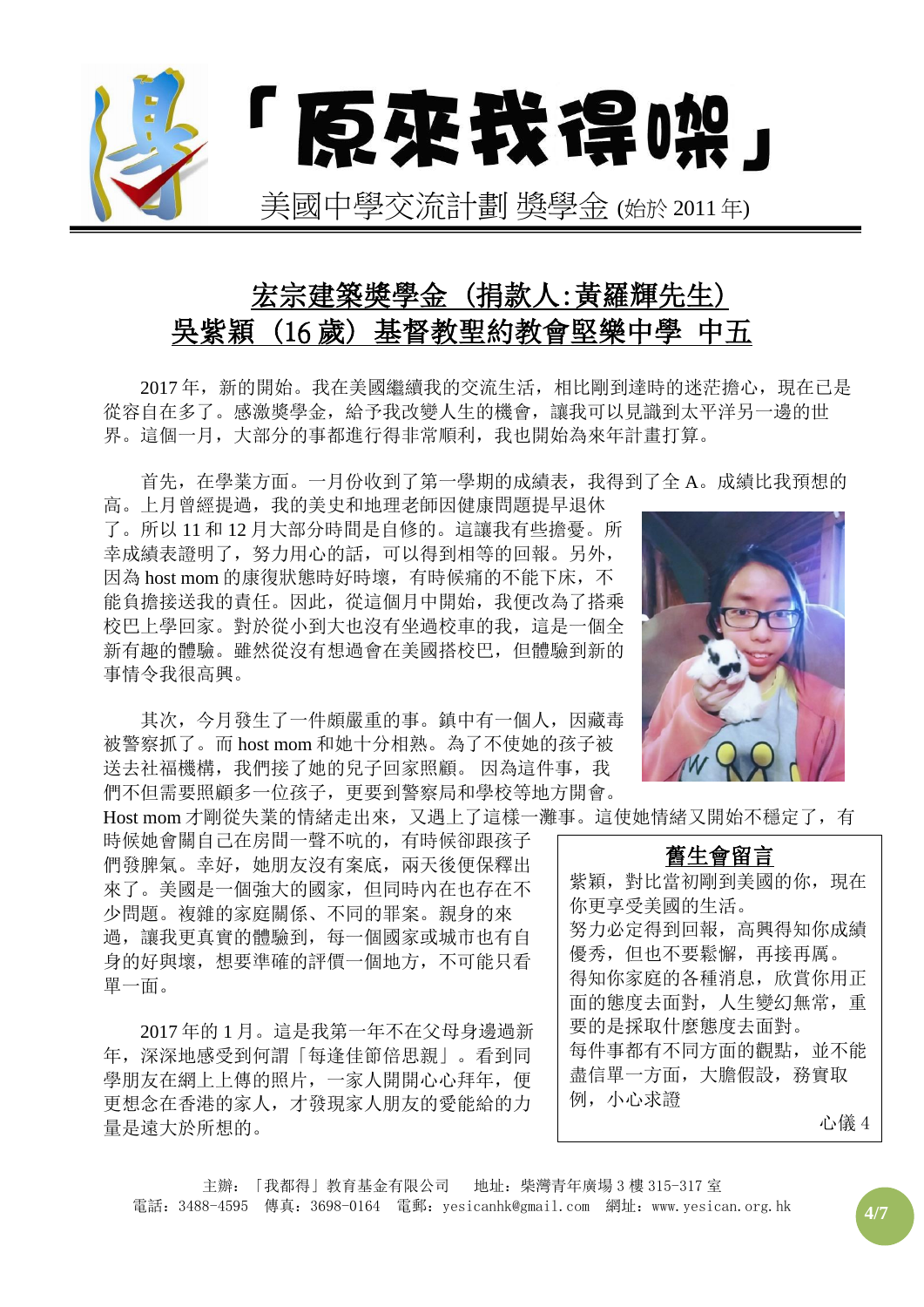

2017年的第一個月,我的交流生活已過了半年,只剩下5個月的時間。很感恩,能得此 機會,到這樣一個完全不同的地方。過去的半年,我在美國經歷了許多。有因為高興而大笑 的;也有因為傷心而流淚的。除了是開闊自己的眼界外,更是一個成長和挑戰自己的機會。 我學到自信、樂觀、感恩等等寶貴的東西。餘下的時間,我希望能享受每一天在這裡生活的 時光, 盡量體驗更多的事情。突破自己的局限, 繼續開闊眼界。

祝各位新年快樂,事事如意。

## 馬老師獎學金 (捐款人:馬曼霞老師) 簡志安 (16 歲) 沙田循道衛理中學 中四



月首是 2017 新開始,而月尾則是農曆雞年之起。

這個月的亮點,當然是第二學期、全新的時間表。我會修讀 牛物、健康、數學及英語。我在香港時亦有修讀生物科,但由於 內容不同,因此進度亦不同;比如說演化被放在公開試時間表較 後的位置,而美國生物科的第一課便是演化,當大家都在普通生 物科對此課題有所認識時,我仍一竅不通,較為滯後。這算是來 年的一大挑戰啊。值得留意的是英語科,本來作為交流學生的我 是不用選讀的,但我認為在一個說英語的地方讀英語,算是頗特 別的體驗,因此最後我還是選了。果然,我察覺了一個很大的差 別:相較於香港的英文科,美國的英文科可說是美國文學科,對 於文法等常識並不側重,相反課程大部份的時間都是在討論美國 文學作品的。這個月,我們便在研究 The Crucible; 難度並不 高,只是寫作回應要快。

在一月頭的時間我也有

了一生中首次親眼見到雪的體驗。記得那是一個星期 五,我們都因為下雪而不用上課。早上起來我便為自己 裹上一層層衣服,在白色的世界流連了一個多小時,樂 不知疲。我不斷的拍照,在鄰里中亦不乏見到像我一樣 出來玩耍的人。有說二月可能會再下多一次雪,可真讓 人期待呢。



主辦:「我都得」教育基金有限公司 地址:柴灣青年廣場 3 樓 315-317 室 電話:3488-4595 傳真:3698-0164 電郵:yesicanhk@gmail.com 網址:www.yesican.org.hk **5/7**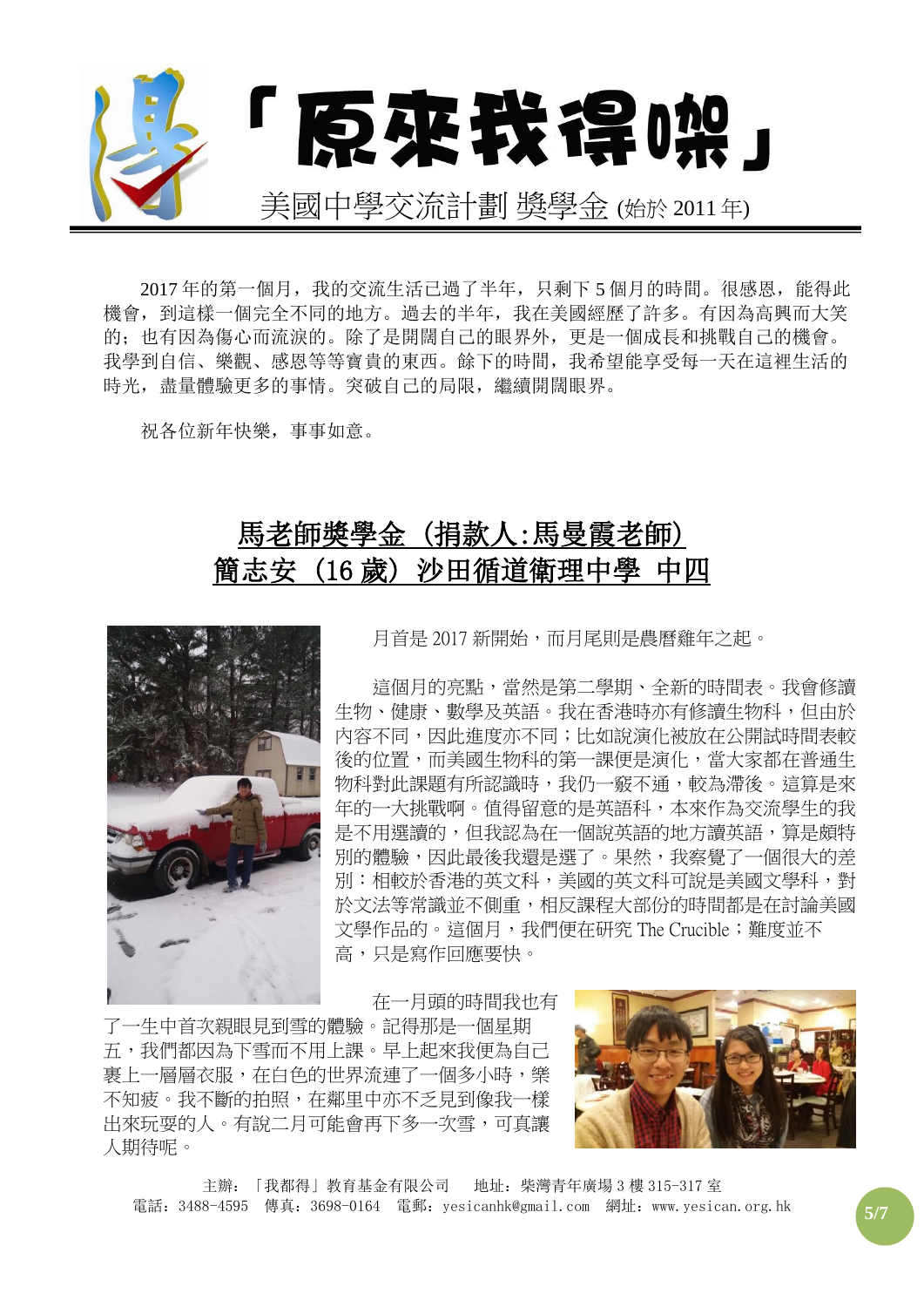

我亦在一月中的時間考了第一次 SAT, 是物理和化學的科目測試。由於每所學校的進度 也不同,而且考試內容空泛,因此很難捉摸,我也自覺表現遜色。不過我覺得既然盡了力, 也就無悔了。我在考試場地認識了一位朋友,也真讓我見識到在外國結交之易;亦見一位中

年印裔美國人,她看到了我便主動介紹自己,當我提到我 是交流生時,她更滔滔不絕地分享自己所聞。兩個亞洲人 在異地用英文交談,算是陌生亦有一種難以解釋的親切 感。

今年的農曆新年在美國度過,我們到了一間由華人經 營的中式餐館吃飯。我點了一碟楊州炒飯,味道沒美國化 的中式炒飯香濃,我實在忘記了那種難以演繹的淡。但每 一口都特別飽足,也正是那種感覺區別了我的身份。

特朗普在一星期前宣誓,正式成為美國總統了。據說 末日鐘因而被撥快了兩分鐘,希望在他的領導下美國能國 泰民安,世界和平吧!我也要再接再厲,繼續努力。

舊生會留言 志安,勇於挑戰新事物是學習 的第一步,欣賞你的主動,希 望你即使遇挫折也不要放棄。 看到你對雪的期待,親身體驗 到新的事物是一件可喜的事, 這也是交流過程中的得著。 即使身在異地,也不忘自己的 身份,中國仍有很多傳統值得 我們欣賞 心儀 4

## 小肥牛愛心傳承獎學金 (捐款人:郭耀松先生) 李德宜(16 歲)[聖公會白約翰會督中學](https://www.google.com.hk/url?sa=t&rct=j&q=&esrc=s&source=web&cd=1&cad=rja&uact=8&ved=0ahUKEwiW6ebUw6_OAhXLoJQKHaXQDYsQFggbMAA&url=http%3A%2F%2Fwww.skhbbss.edu.hk%2F&usg=AFQjCNFbMAZbgAZMJAeU6NazNmK4FCD5zg) 中五

在元旦那天,我終於等來了人生的第一場雪。比起以往在電 視上看過的,書中描寫過的都更要震撼和壯麗,彷彿也為新一年 帶來了雪白無瑕的美麗開始。

在上一個報告也提及過一月有特別課程,我對此充滿了期 待。每個星期我們有兩天到不遠處的農場裡做數小時的義務耕 作,有幾位同學則到開放式廚房準備整個農場工作人員的午餐。 簡單來說,就是農場會提供免費午餐,大部分食材都是從農場新 鮮採摘,沒有肉類蛋類的素菜午餐。一開始我是不太習慣素食 的,但幾頓下來,從肥膩的快餐中它成為了清淡自然的緩衝劑, 不自覺地能享受素菜了,也能明白美國為何有這麼多素食主義



者。雖然要在寒風中耕作,但是卻體會到了寧靜悠閒的舒適感,在美國農場中工作是我從未 想像過的,可是居然成真了,並且讓我沉醉其中。

主辦:「我都得」教育基金有限公司 地址:柴灣青年廣場 3 樓 315-317 室 電話:3488-4595 傳真:3698-0164 電郵:yesicanhk@gmail.com 網址:www.yesican.org.hk **6/7**